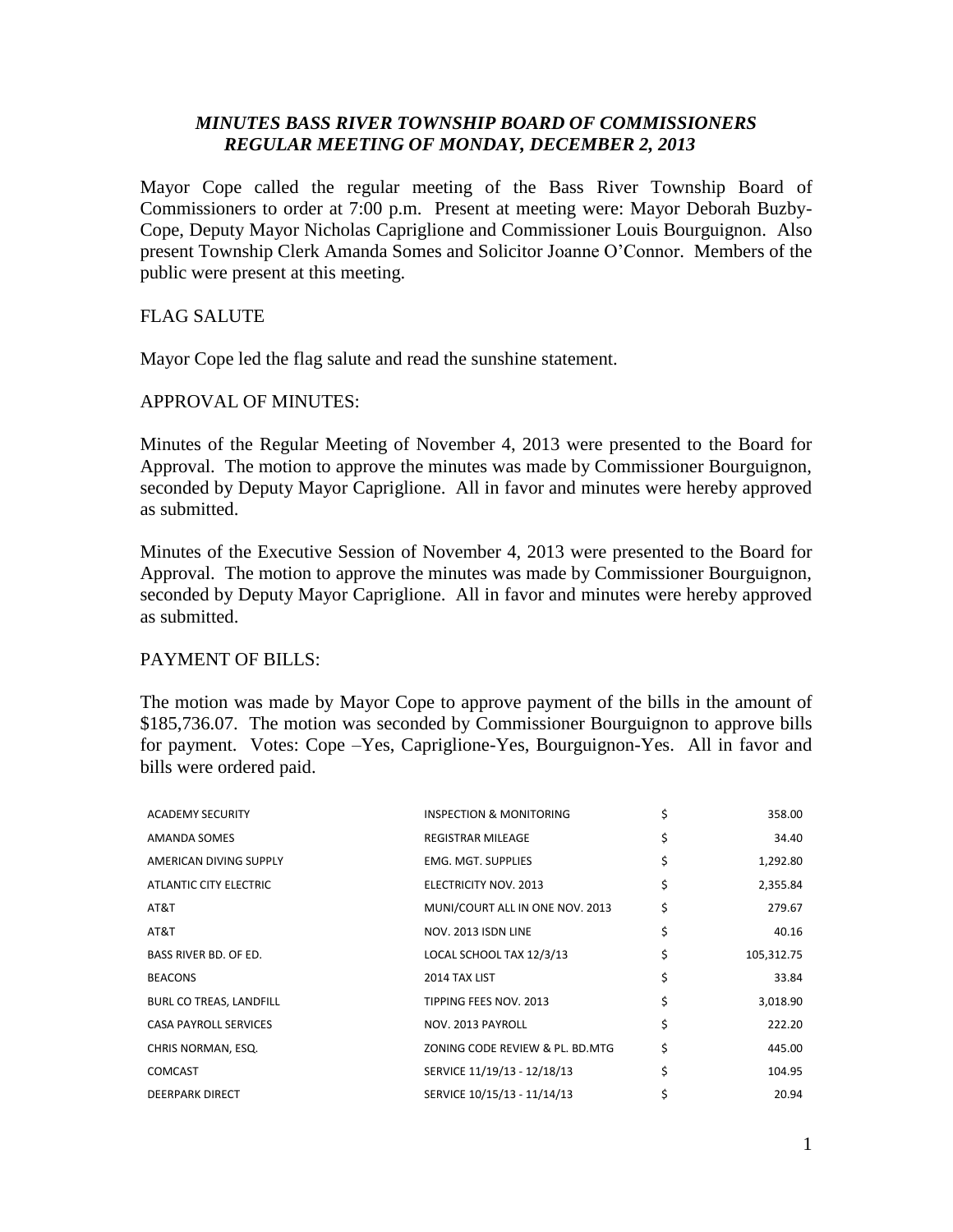| DELTRONICS CORPORATION            | SEWER TREATMENT<br><b>CHECKS</b>   | \$ | 2,118.28   |
|-----------------------------------|------------------------------------|----|------------|
| <b>DISPLAY SALES</b>              | <b>DECORATIONS</b>                 | \$ | 1,750.40   |
| <b>EAST RIVER ENERGY</b>          | <b>HEATING FUEL PUBLIC WORKS</b>   | \$ | 646.26     |
| EDMUNDS & ASSOCIATES, INC.        | <b>2014 SOFTWARE MAINTENANCE</b>   | \$ | 5.513.00   |
| ESI EQUIPMENT INC                 | ESI SERVICE AGREEMENT 2014         | \$ | 1,905.00   |
| <b>EXTEL COMMUNICATIONS</b>       | PHONE SYSTEM<br><b>WARRANTY</b>    | \$ | 495.00     |
| <b>GEORGE EMMER</b>               | <b>CONFLICT PD 11/25/13</b>        | \$ | 500.00     |
| <b>GROSS &amp; CO. LLC</b>        | 2012 AUDIT                         | \$ | 14,000.00  |
| <b>JEREMY PRICE</b>               | PUBLIC DEFENDER 11/25/13           | \$ | 500.00     |
| JERRY'S DIESEL & TRUCK REPAIR     | FORD 550 WIPER MOTOR               | Ś  | 256.76     |
| <b>JERSEY SHORE RESTROOMS LLC</b> | PORT A POTS - NOV. 2013            | \$ | 170.00     |
| <b>KLUK CONSULTANTS</b>           | ENGINEERING OCT. 2013 & HELD INVS. | \$ | 4,193.25   |
| MAILFINANCE                       | <b>LEASE PAYMENT</b>               | \$ | 570.00     |
| OFFICE BASICS, INC.               | <b>SUPPLIES</b>                    | \$ | 166.12     |
| <b>PEGGY BECK</b>                 | YRLY PHONE & FAX & MILEAGE         | Ś  | 553.04     |
| POMONA OIL COMPANY                | HEATING OIL FIRE COMPANY           | \$ | 1,487.37   |
| POSTER COMPLIANCE CENTER          | POSTER COMPLIANCE RENEWAL          | \$ | 69.00      |
| QC LABS                           | QC LABS                            | \$ | 69.50      |
| BRIAN E. RUMPF, P.C.              | OCT. 2013 PROSECUTION              | \$ | 1,400.00   |
| SAFE ID CARD SYSTEMS, INC.        | ID CARDS FIRE DEPT.                | \$ | 285.00     |
| SETON IDENTIFICATION PRODUCTS     | <b>SAFETY SUPPLIES</b>             | \$ | 201.20     |
| STEERED STRAIGHT, INC.            | <b>BRES ASSEMBLIES</b>             | \$ | 1,200.00   |
| THE EXIT LIGHT CO., INC.          | <b>BATTERIES</b>                   | \$ | 42.50      |
| <b>TRANSFORMATION ENTERPRISES</b> | OCT. 2013 ROLL-OFF                 | \$ | 5,010.00   |
| <b>TRICO EQUIPMENT</b>            | <b>PARTS</b>                       | \$ | 67.42      |
| <b>TUCKERTON BOROUGH</b>          | <b>LEACHFIELD REPAIRS</b>          | \$ | 169.00     |
| <b>VERIZON</b>                    | COURT & MUNICIPAL OCT/NOV 2013     | \$ | 928.66     |
| <b>VERIZON WIRELESS</b>           | <b>WIRELESS PW PHONE</b>           | \$ | 51.13      |
| <b>WEX BANK</b>                   | FUEL CHARGES OCT. 2013             | \$ | 718.42     |
| <b>BASS RIVER PAYROLL ACCOUNT</b> | 11/14/13 PAYROLL                   | \$ | 13,478.45  |
| <b>BASS RIVER PAYROLL ACCOUNT</b> | 11/27/13 PAYROLL                   | \$ | 13,701.86  |
|                                   | TOTAL                              | Ś  | 185,736.07 |

## ORDINANCES & RESOLUTIONS:

## **RESOLUTION 2013-81**

# **A RESOLUTION AUTHORIZING THE TOWNSHIP OF BASS RIVER TO ENTER INTO A SHARED SERVICES AGREEMENT WITH THE TOWNSHIP OF WOODLAND (Previously Tabled)**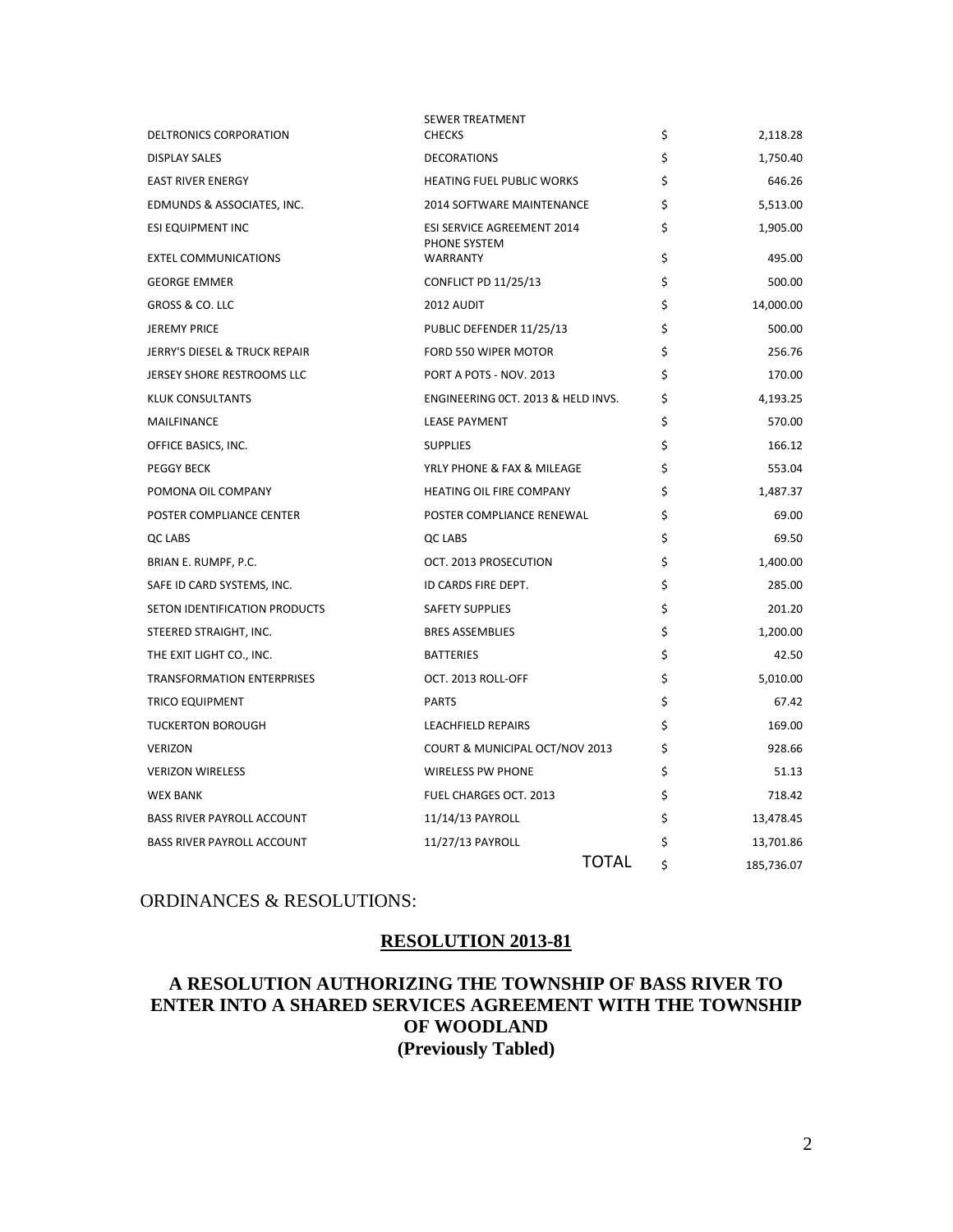The motion was made by Commissioner Bourguignon, seconded by Deputy Mayor Capriglione to approve Resolution 2013-81. Votes: Cope–Yes, Capriglione-Yes, Bourguignon-Yes. All in favor and Resolutions 2013-81 was hereby approved.

### **BASS RIVER TOWNSHIP RESOLUTION 2013-81**

## *A RESOLUTION AUTHORIZING THE TOWNSHIP OF BASS RIVER TO ENTER INTO A SHARED SERVICES AGREEMENT WITH THE TOWNSHIP OF WOODLAND*

*WHEREAS, the Uniform Shared Services and Consolidation Act, N.J.S.A. 40A:65-1 et seq. authorizes local units of this State to enter into agreements with any other local unit or units to provide, receive and/or share in any service that each local unit participating in the agreement is empowered to provide or receive in its own jurisdiction; and*

*WHEREAS, the Bass River Township Board of Commissioners recognizes the need to provide the residents of the Township with appropriate cost savings measures and the need to take advantage of opportunities to provide cost savings in the administration of local government services for the benefit of all residents; and*

*WHEREAS, the Township of Woodland has requested that the Township of Bass River allow Woodland to utilize the Bass River Township Municipal Court offices; and*

*WHEREAS, Bass River Township and the Township of Woodland have negotiated the terms and conditions of an agreement for the provision of such services to Woodland Township by Bass River Township as detailed in the attached Shared Services Agreement; and*

*WHEREAS, the Township of Bass River evidences its desire to enter into such Agreement through passage of this resolution; and*

*WHEREAS, the parties have agreed to participate in the Shared Services Agreement between the Municipalities and enter into the agreement establishing the respective rights and obligations of the parties regarding this Shared Services Agreement;* 

*NOW, THEREFORE, BE IT RESOLVED by the Township of Bass River Board of Commissioners that:*

- *1. The attached Shared Services Agreement between the Township of Bass River and the Township of Woodland shall be effective according to its terms.*
- *2. The Mayor and Clerk of Bass River Township are hereby authorized to sign, seal, execute and witness/attest the Agreement.*
- *3. The Mayor and Township Clerk are authorized to take any action necessary to implement the terms of the Shared Services Agreement.*

*I hereby certify the foregoing to be a true copy of a resolution adopted by the Bass River Township Board of Commissioners at a meeting held on November 4, 2013.*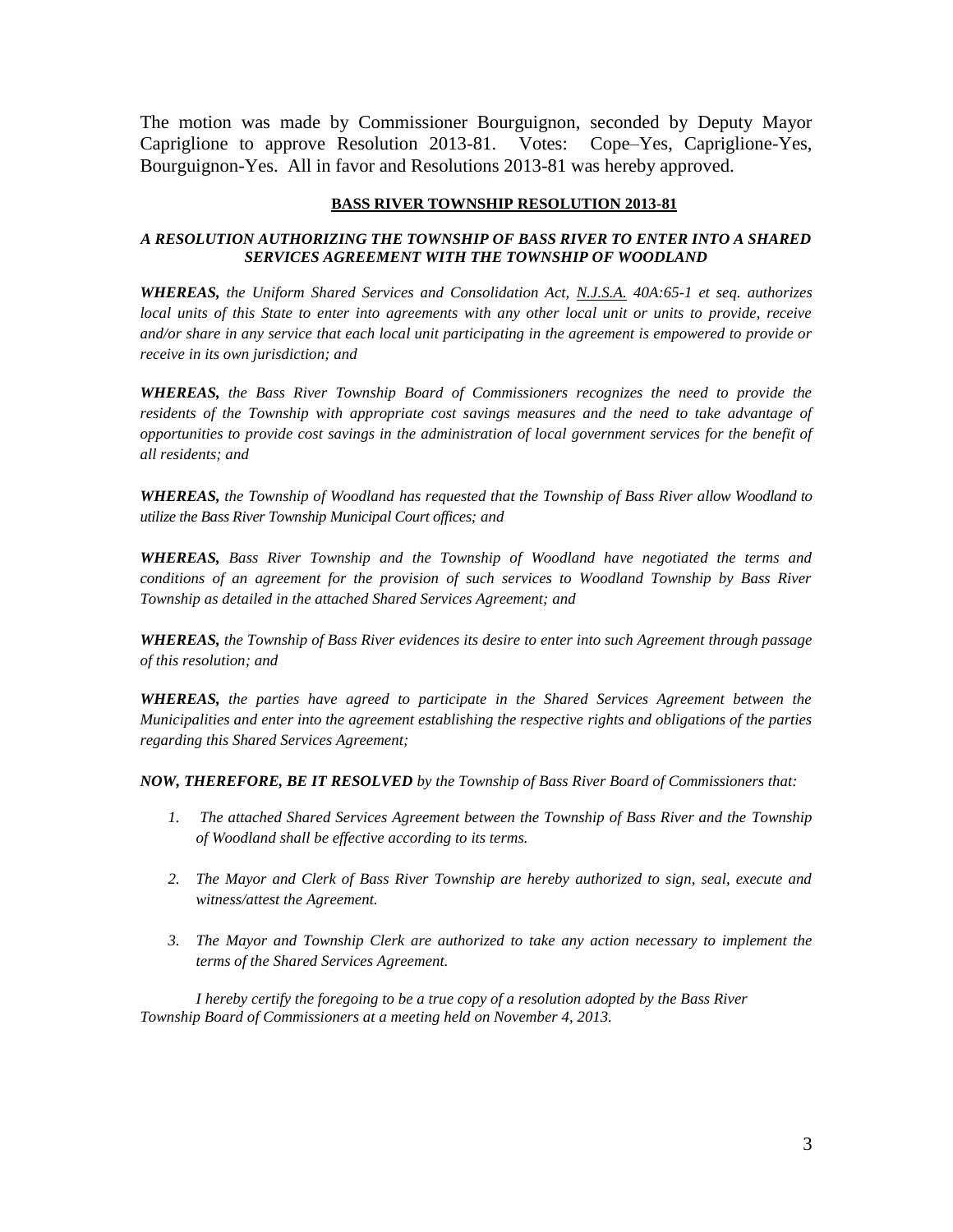# **A RESOLUTION HONORING JAKE ELLIS ON ATTAINING THE DESIGNATION OF EAGLE SCOUT**

The motion was made by Mayor Cope, seconded by Commissioner Bourguignon to approve Resolution 2013-88. Votes: Cope–Yes, Capriglione-Yes, Bourguignon-Yes. All in favor and Resolution 2013-88 was hereby approved.

### *BASS RIVER TOWNSHIP RESOLUTION 2013-88*

### *A RESOLUTION HONORING JAKE ELLIS ON ATTAINING THE DESIGNATION OF EAGLE SCOUT*

*WHEREAS, the Eagle Scout award is the highest and most prestigious rank that a Boy Scout can achieve; and*

*WHEREAS, to earn the rank of Eagle Scout, a Boy Scout must advance through five ranks of review and must earn merit badges and complete a service project that benefits a non-profit organization within the community; and*

*WHEREAS, Boy Scout, Jake Ellis completed his Eagle Scout Board of Review and attained the coveted rank of Eagle Scout; and*

*WHEREAS, Jake Ellis, a valued member of Boy Scout Troop 117, is a dedicated young man who has earned the*  respect and admiration of his fellow scouts through his active participation in the many programs sponsored by the *Boy Scouts of America; and* 

*WHEREAS, Jake Ellis has truly exhibited a commitment to the scouting principals of honesty, fairness and service to the community and has consistently conducted himself in a manner becoming an Eagle Scout; and* 

*WHEREAS, it is fitting and proper that the Board of Commissioners of the Township of Bass River recognizes Jake Ellis for his diligence, determination and dedication in pursuing the highest honor awarded by the Boy Scouts of America and congratulate him on his outstanding accomplishment of attaining the prestigious rank of Eagle Scout.*

*NOW THEREFORE, BE IT RESOLVED by the Board of Commissioners of the Township of Bass River the following:*

*1. That the Township of Bass River Board of Commissioners acknowledges and honors Jake Ellis upon receiving the Eagle Scout Award.*

- *2. The Township Clerk is requested to prepare a certificate to be presented to Scout Jake Ellis.*
- *3. The Township Clerk is directed to prepare a copy of this Resolution to be presented to Jake Ellis.*
- *4. This Resolution shall take effect from and after its adoption.*

*I hereby certify the foregoing to be a true copy of a resolution adopted by the Bass River Township Board of Commissioners at a meeting held on December 2, 2013.* 

## **RESOLUTION 2013-89**

## **GOVERNING BODY CERTIFICATION OF THE ANNUAL AUDIT**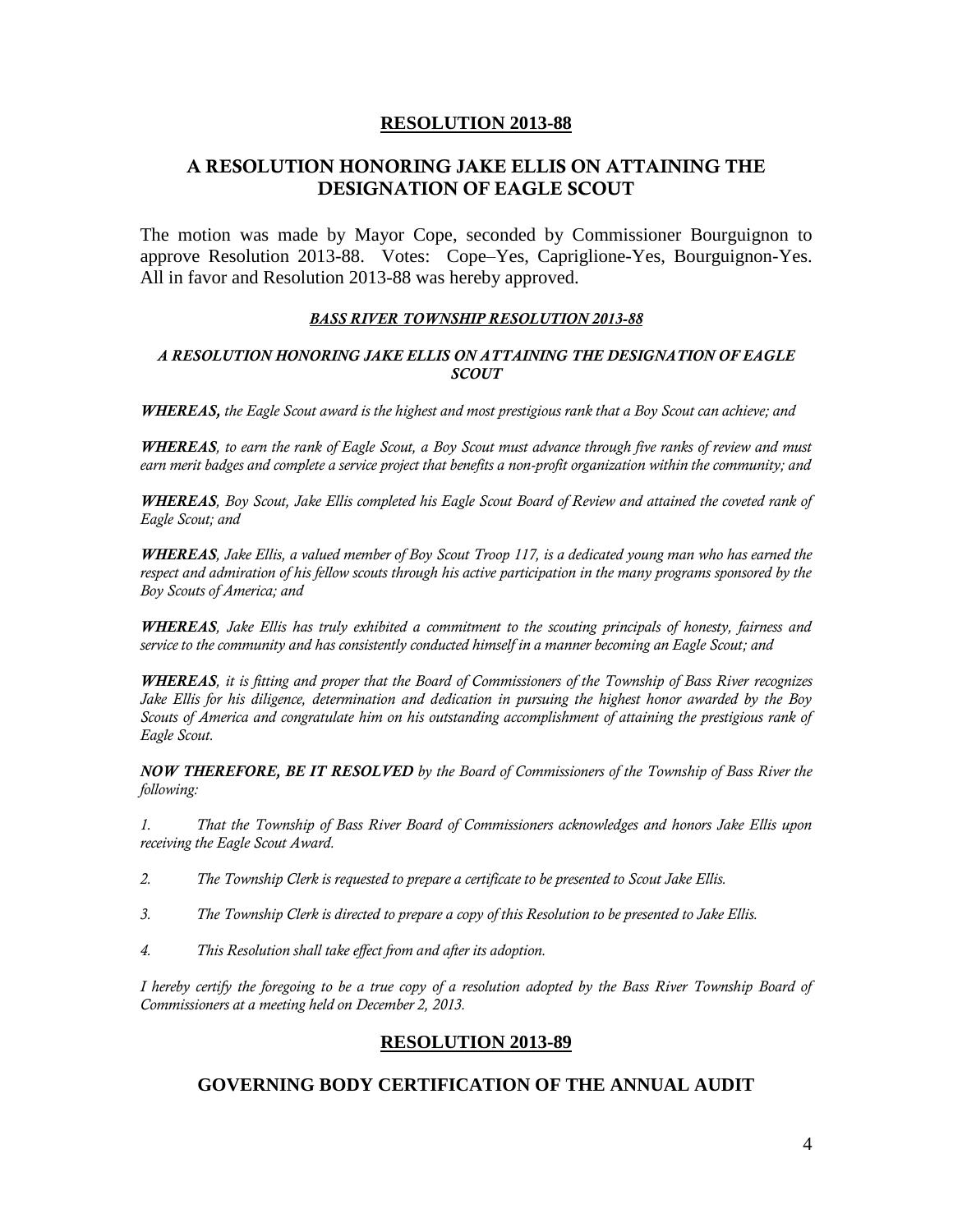The motion was made by Mayor Cope, seconded by Commissioner Bourguignon to approve Resolution 2013-89. Votes: Cope–Yes, Capriglione-Yes, Bourguignon-Yes. All in favor and Resolution 2013-89 was hereby approved.

#### *RESOLUTION 2013-89*

#### *GOVERNING BODY CERTIFICATION OF THE ANNUAL AUDIT*

*WHEREAS, N.J.S.A. 40A:5-4 requires the governing body of every local unit to have made an annual audit of its books, accounts and financial transactions, and*

*WHEREAS, the Annual Report of Audit for the year 2011 has been filed by a Registered Municipal Accountant with the Municipal Clerk pursuant to N.J.S.A. 40A:5-6, and a copy has been received by each member of the governing body; and,*

*WHEREAS, R.S. 52:27BB-34 authorizes the Local Finance Board of the State of New Jersey to prescribe reports pertaining to the local fiscal affairs; and,*

*WHEREAS, the Local Finance Board has promulgated N.J.A.C. 5:30-6.5, a regulation requiring that the governing body of each municipality shall by resolution certify to the Local Finance Board of the State of New Jersey that all members of the governing body have reviewed, as a minimum, the sections of the annual audit entitled "Comments and Recommendations, and,*

*WHEREAS, the members of the governing body have personally reviewed as a minimum the Annual Report of Audit, and specifically the sections of the Annual Audit entitled "Comments and Recommendations, as evidenced by the group affidavit form of the governing body attached hereto; and,*

*WHEREAS, such resolution of certification shall be adopted by the Governing Body no later than forty-five days after the receipt of the annual audit, pursuant to N.J.A.C. 5:30-6.5; and,*

*WHEREAS, all members of the governing body have received and have familiarized themselves with, at least, the minimum requirements of the Local Finance Board of the State of New Jersey, as stated aforesaid and have subscribed to the affidavit, as provided by the Local Finance Board, and*

*WHEREAS, failure to comply with the regulations of the Local Finance Board of the State of New Jersey may subject the members of the local governing body to the penalty provisions of R.S. 52:27BB-52, to wit:*

> *R.S. 52:27BB-52: A local officer or member of a local governing body who, after a date fixed for compliance, fails or refuses to obey an order of the director (Director of Local Government Services), under the provisions of this Article, shall be guilty of a misdemeanor and, upon conviction, may be fined not more than one thousand dollars (\$1,000.00) or imprisoned for not more than one year, or both, in addition shall forfeit his office.*

*NOW, THEREFORE BE IT RESOLVED, That the Board of Commissioners of the Township of Bass* 

*River, hereby states that it has complied with N.J.A.C. 5:30-6.5 and does hereby submit a certified* 

*copy of this resolution and the required affidavit to said Board to show evidence of said compliance.*

*I HEREBY CERTIFY THAT THIS IS A TRUE COPY OF THE RESOLUTION PASSED AT THE MEETING HELD ON December 2, 2013.*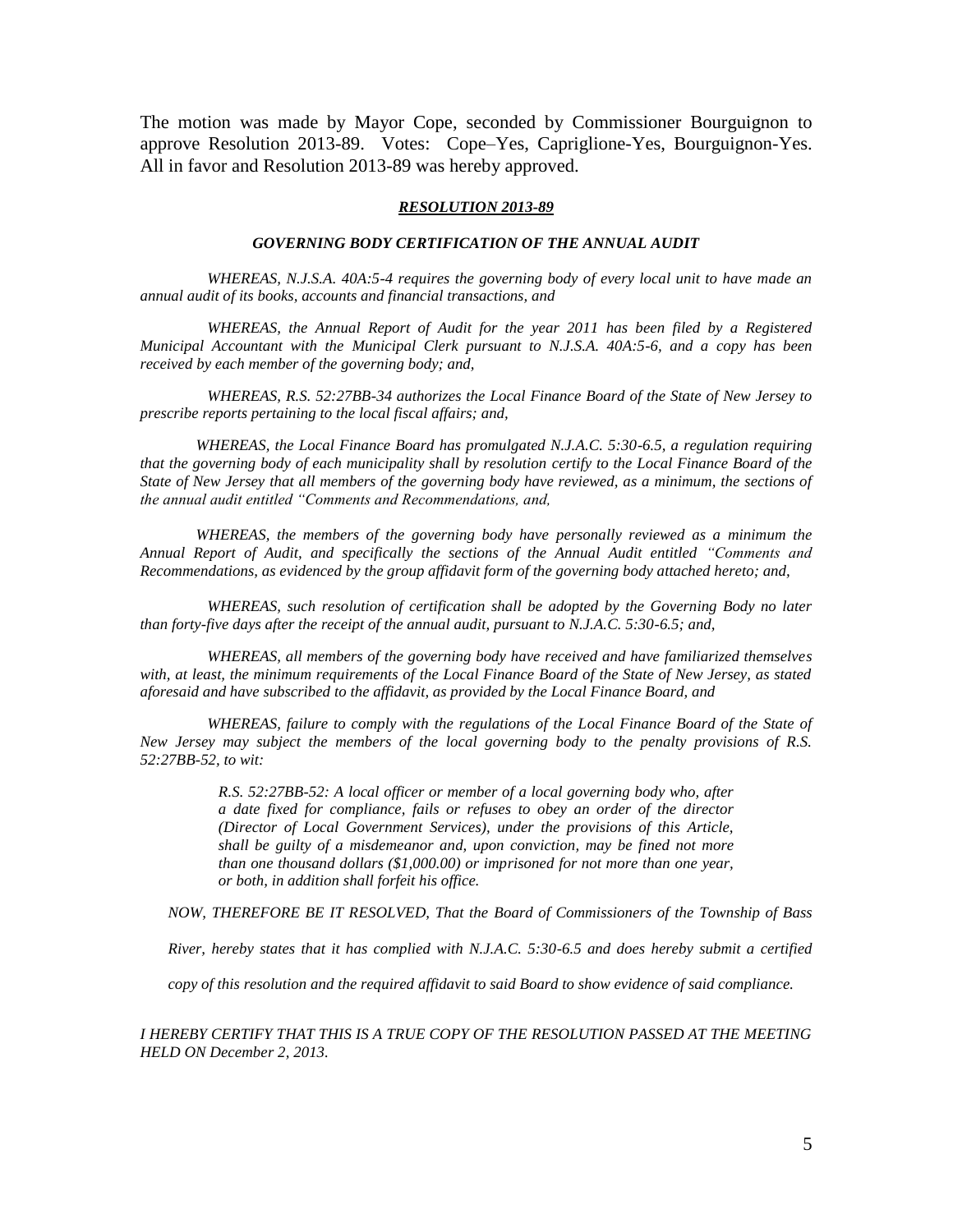# **A RESOLUTION RECOMMENDING AWARD OF CONTRACT PURSUANT TO NJSA 40A:11-1**

The motion was made by Commissioner Bourguignon, seconded by Deputy Mayor Capriglione to approve Resolution 2013-90. Votes: Cope–Yes, Capriglione-Yes, Bourguignon-Yes. All in favor and Resolution 2013-90 was hereby approved.

#### *BASS RIVER TOWNSHIP RESOLUTION 2013-90*

#### *A RESOLUTION RECOMMENDING AWARD OF CONTRACT PURSUANT TO NJSA 40A:11-1*

*WHEREAS, sealed public bids for the resurfacing of Jericho Road were received by the Bass River Township Municipal Clerk on November 27, 2013; and*

*WHEREAS, the Township Engineer, Kluk Consultants, has reviewed the bid documents and prepared a bid summary; and*

*WHEREAS, the Township Commissioners have reviewed the recommendations made by the Township Administrator and Solicitor on said bids; and*

*WHEREAS, All Surface Asphalt Paving, Inc. was the lowest qualified bidder submitting a conforming bid; and* 

*WHEREAS, the contract is being awarded pursuant to the U.S. Department of Housing and Urban Development, Community Development Block Grant Program.*

*NOW, THEREFORE, BE IT RESOLVED that the Bass River Township Board of Commissioners hereby recommends to the Burlington County, Department of Economic Development, Community Development Program that the contract for the resurfacing of Jericho Road in the Township of Bass River County of Burlington, State of New Jersey be awarded to All Surface Asphalt Paving, Inc. whose bid amounted to \$ 33,820.00.*

*BE IT FURTHER RESOLVED that the Mayor of Bass River Township be and is hereby directed to sign for and on its behalf the contract in the prescribed form for said construction.*

*BE IT FURTHER RESOLVED that the clerk of this body be and is hereby directed to seal said contract with the corporate seal of this body and to attest to the same.*

*Approved by the Board of Commissioners on December 2, 2013.*

## **RESOLUTION 2013-91**

### **A RESOLUTION REQUESTING FINAL REIMBURSEMENT FOR OAK AVENUE PARK PROJECT**

The motion was made by Mayor Cope, seconded by Commissioner Bourguignon to approve Resolution 2013-91. Votes: Cope–Yes, Capriglione-Yes, Bourguignon-Yes. All in favor and Resolution 2013-91 was hereby approved.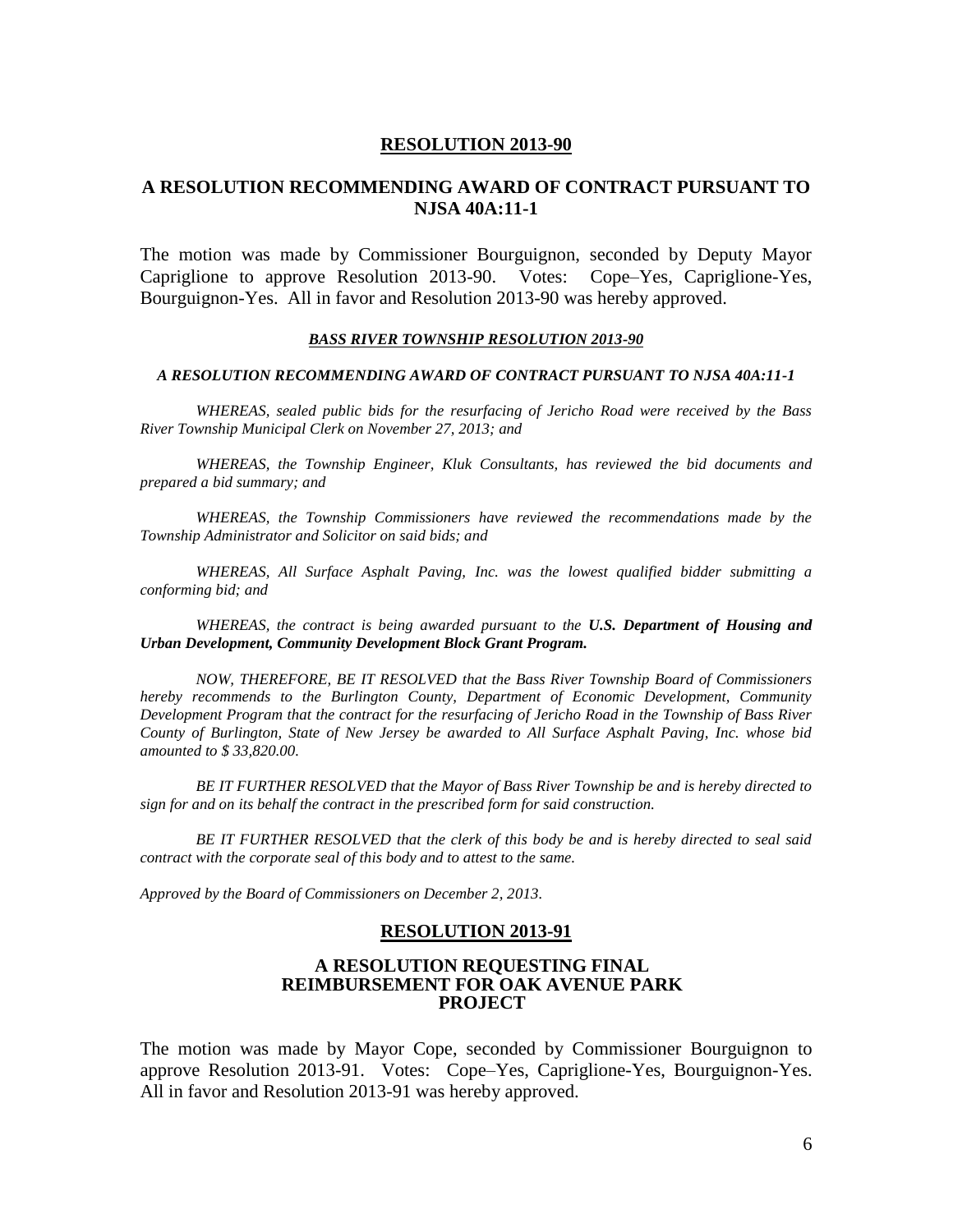#### *BASS RIVER TOWNSHIP*

*WHEREAS, in 2011, the Township of Bass River received a Municipal Park Development Grant from the County of Burlington in the amount of \$75,000.00 for The Oak Avenue Municipal Park; and*

*WHEREAS, a contract was solicited and was awarded to various for work to be funded by the Municipal Park Development Grant; and*

*WHEREAS, a partial reimbursement in the amount of \$34,203.43 was received for work completed as of September, 2012;*

*WHEREAS, the Township Engineer, Kris Kluk did inspect and certify completion of the work required by the contract awarded to various and has recommended that final payment be made to the contractor(s); and certifies that the work was completed in substantial conformance with the scope of work associated with the 2011 Burlington County Park Development Grant; and*

*BE IT FURTHER RESOLVED that Township Clerk is hereby authorized to submit the necessary documents to the County of Burlington for the final reimbursement under the grant in the amount of \$40,796.57.*

#### **RESOLUTION 2013-92**

# **A RESOLUTION SETTING THE ANNUAL SCHEDULE OF MEETINGS FOR THE BASS RIVER TOWNSHIP PLANNING/ZONING BOARD FOR THE CALENDAR YEAR 2014**

### **RESOLUTION 2013-93**

# **A RESOLUTION SETTING THE ANNUAL SCHEDULE OF MEETINGS FOR THE BASS RIVER TOWNSHIP BOARD OF COMMISSIONERS FOR THE CALENDAR YEAR 2014**

### **RESOLUTION 2013-94**

# **A RESOLUTION ESTABLISHING AN OFFICIAL HOLIDAY LIST FOR THE TOWNSHIP OF BASS RIVER AND SETTING FORTH PROCEDURES FOR PAYING TOWNSHIP EMPLOYEES FOR SAME**

The motion was made by Commissioner Bourguignon, seconded by Deputy Mayor Capriglione to approve Resolutions 2013-92, 2013-93 and 2013-94. Votes: Cope–Yes, Capriglione-Yes, Bourguignon-Yes. All in favor and Resolutions 2013-92, 2013-93 and 2013-94 were hereby approved.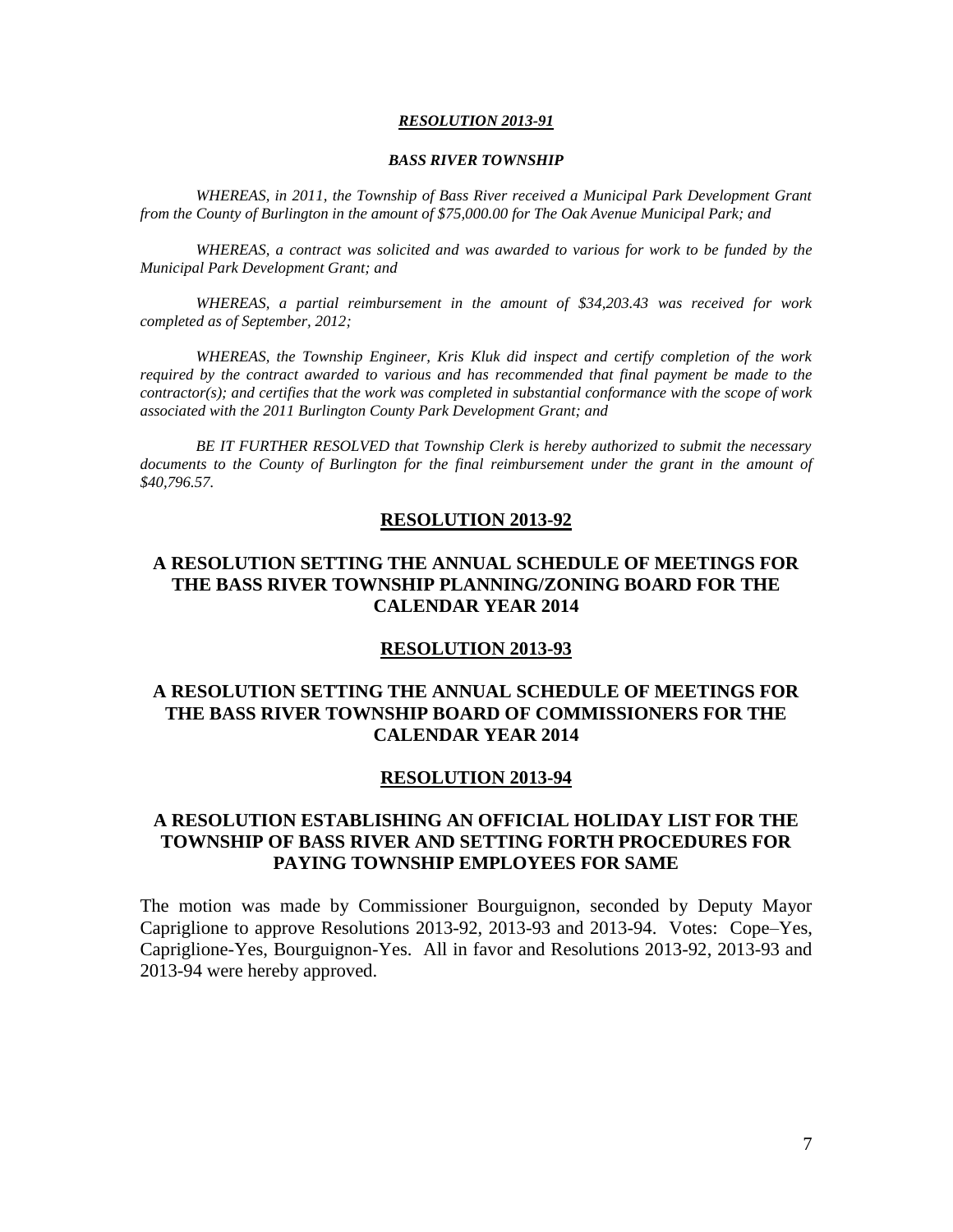#### *A RESOLUTION SETTING THE ANNUAL SCHEDULE OF MEETINGS FOR THE BASS RIVER TOWNSHIP PLANNING/ZONING BOARD FOR THE CALENDAR YEAR 2014*

*BE IT RESOLVED by the Board of Commissioners of the Township of Bass River, County of Burlington, State of New Jersey that the "Annual Notice" Annual Schedule of Meetings for the Bass River Township Planning/Zoning Board of shall be reflected on the following schedule.*

*BE IT FURTHER RESOLVED that the Township Clerk shall transmit the Annual Schedule of Meetings to the Township's Official Newspapers, post a copy of said schedule on the Township bulletin board, and make copies available to the public for a fee.*

*On the following dates the Bass River Township Planning/Zoning Board of shall conduct official public meetings for the year 2014. Said meetings shall be held in the Township Municipal Building, 3 North Maple Avenue, New Gretna, New Jersey and shall commence at 7:00 p.m.*

*REGULAR MEETING DATES: January 16th(Reorganization), February 20th, March 20th , April 17th, May 15th, June 19th July 17th, August 21st, September 18th, October 16th, November 20th , December 18th, 2014*

#### *RESOLUTION 2013-93*

#### *A RESOLUTION SETTING THE ANNUAL SCHEDULE OF MEETINGS FOR THE BASS RIVER TOWNSHIP BOARD OF COMMISSIONERS FOR THE CALENDAR YEAR 2014*

*BE IT RESOLVED by the Board of Commissioners of the Township of Bass River, County of Burlington, State of New Jersey that the "Annual Notice" Annual Schedule of Meetings for the Bass River Township Board of Commissioners shall be reflected on the following schedule.*

*BE IT FURTHER RESOLVED that the Township Clerk shall transmit the Annual Schedule of Meetings to the Township's Official Newspapers, post a copy of said schedule on the Township bulletin board, and make copies available to the public for a fee.*

*On the following dates the Bass River Township Board of Commissioners shall conduct official public meetings and work meetings for the year 2014. Said meetings shall be held in the Township Municipal Building, 3 North Maple Avenue, New Gretna, New Jersey and shall commence at 7:00 p.m.*

> *REGULAR MEETING DATES FOR OFFICIAL ACTION: January 6th, February 3rd, March 3rd, April 7th, May 5th, June 2nd, July 7th , August 4th, September 8th, October 6th, November 3rd, December 1st, 2014*

#### *RESOLUTION 2013-94*

#### *A RESOLUTION ESTABLISHING AN OFFICIAL HOLIDAY LIST FOR THE TOWNSHIP OF BASS RIVER AND SETTING FORTH PROCEDURES FOR PAYING TOWNSHIP EMPLOYEES FOR SAME*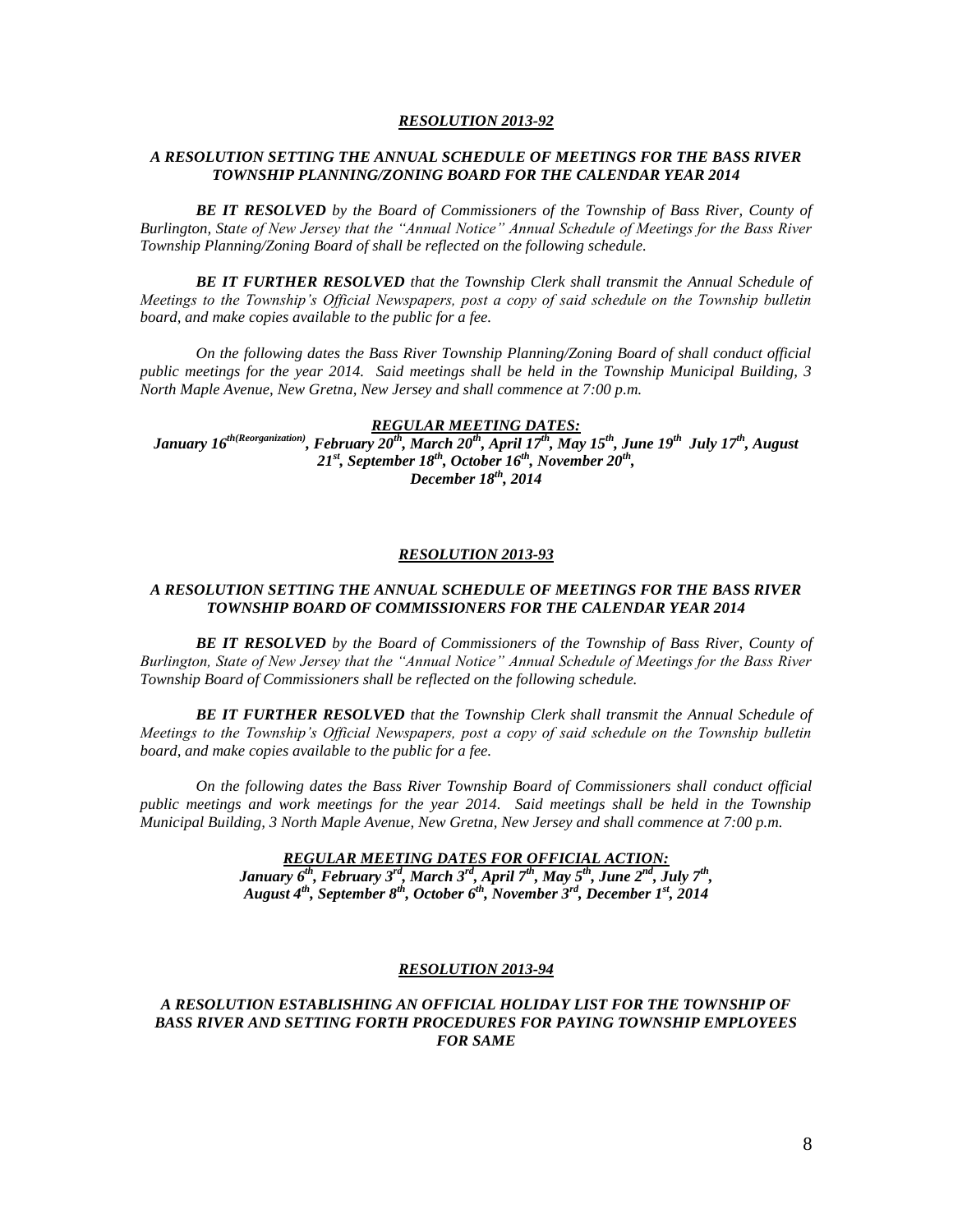*BE IT RESOLVED by the Board of Commissioners of the Township of Bass River at a regular* meeting held on the 2<sup>nd</sup> day of December 2013 that the following are hereby designated as Holidays for the *Township of Bass River for 2014:*

| New Years Day<br>٠                | Wednesday, January 1st              |
|-----------------------------------|-------------------------------------|
| Martin Luther King Jr. B-day<br>٠ | Monday, January 20 <sup>th</sup>    |
| President's Day<br>٠              | Monday, February 17 <sup>th</sup>   |
| Good Friday<br>٠                  | Friday, April 18 <sup>th</sup>      |
| Memorial Day<br>٠                 | Monday, May 26 <sup>th</sup>        |
| Independence Day<br>٠             | Friday, July $4^{th}$               |
| Labor Day<br>٠                    | Monday, September $I^{st}$          |
| Columbus Day<br>٠                 | Monday, October $13^{th}$           |
| Veterans Dav<br>٠                 | Tuesday, November 11 <sup>th</sup>  |
| Thanksgiving Day<br>٠             | Thursday, November 27 <sup>th</sup> |
| Day After Thanksgiving<br>٠       | Friday, November 28 <sup>th</sup>   |
| Christmas Day<br>٠                | Thursday, December 25 <sup>th</sup> |

*BE IT FURTHER RESOLVED that all Township Offices and the Convenience Center is hereby closed on the aforementioned holidays for employees pursuant to Bass River Township Policy.*

## REPORTS:

The following reports were noted.

Report of Solicitor Report of Municipal Court Dog Report Report of Waterfront Manager Report of Safety Coordinator

PUBLIC COMMENT:

The meeting was open for public comment at 7:53 p.m. upon a motion by Commissioner Bourguignon, seconded by Deputy Mayor Capriglione. All in favor.

Mr. R. Nickolow asked for clarification from the solicitor regarding the possible sale of the old rustic. He feels it is a move in the right direction. Mayor stated code enforcement should contact owner to secure the building. Mr. Nickolow asked if the municipal court is maintaining enough to keep the court going. Commissioner Bourguignon stated that no at the moment we are not.

Mr. L. Assur noted there are going to be new international standards for MSDS sheets. Mr. Ireton agreed.

Mr. R. Adams noted for the record that Gary Smith is doing a great job and should be commended. Commissioners all agreed.